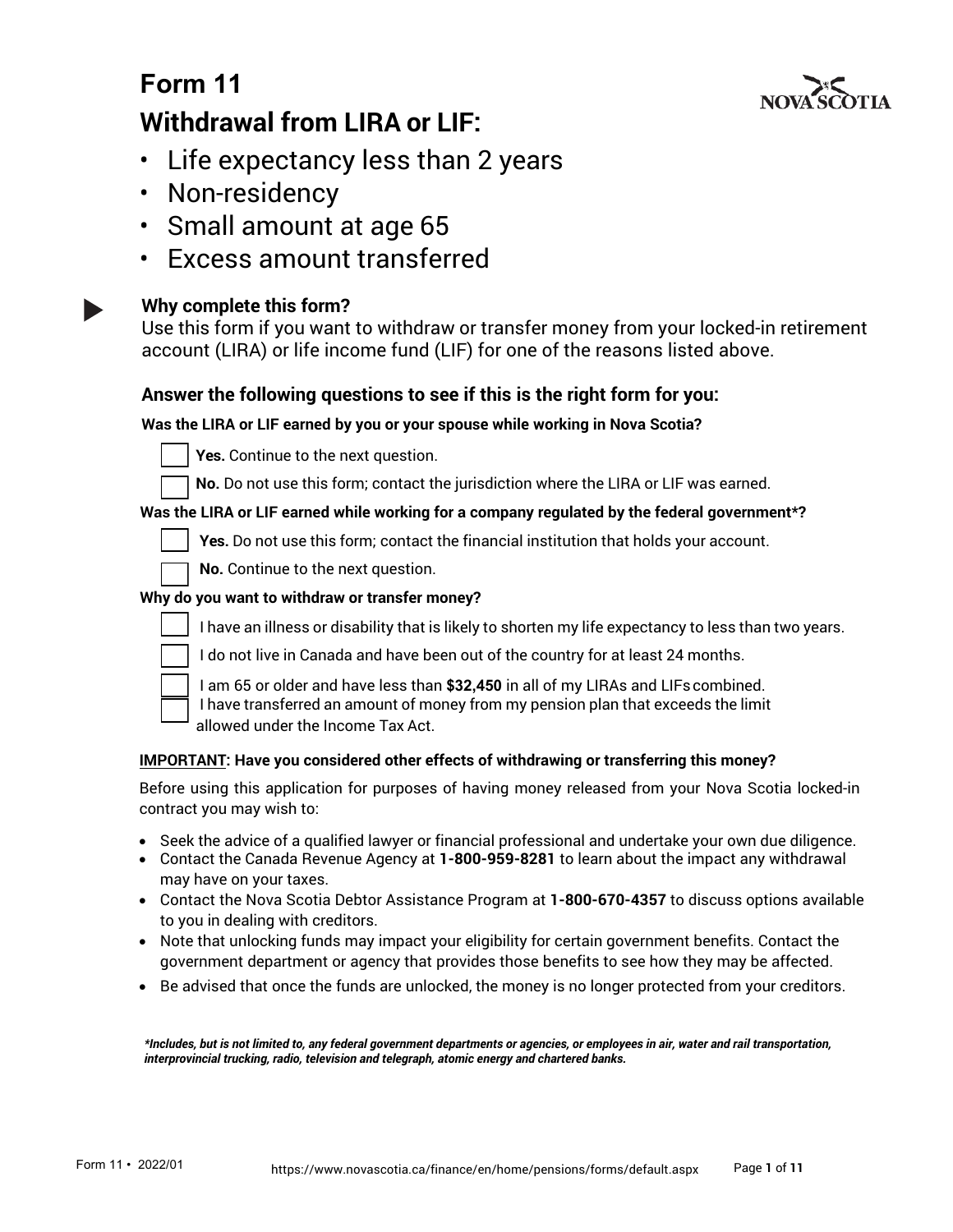# **Form 11 Withdrawal from LIRA or LIF**

### **1. Give your personal information**

|    |                                                               | Last name:                                                                                         | First name:                                                                                                      |  |  |  |  |
|----|---------------------------------------------------------------|----------------------------------------------------------------------------------------------------|------------------------------------------------------------------------------------------------------------------|--|--|--|--|
|    |                                                               | Middle name:                                                                                       | Date of birth (dd/mm/yyyy):                                                                                      |  |  |  |  |
|    |                                                               | Mailing address:                                                                                   | <u> 1989 - John Stein, amerikansk politiker (* 1989)</u>                                                         |  |  |  |  |
|    |                                                               | Town or city:                                                                                      | Postal code:                                                                                                     |  |  |  |  |
|    |                                                               | Phone number:                                                                                      |                                                                                                                  |  |  |  |  |
| 2. |                                                               | <b>Give information about the LIRA or LIF</b>                                                      |                                                                                                                  |  |  |  |  |
|    |                                                               | LIRA or LIF account number:                                                                        |                                                                                                                  |  |  |  |  |
|    |                                                               |                                                                                                    |                                                                                                                  |  |  |  |  |
|    | Address:                                                      | <u> 1989 - Johann Stoff, Amerikaansk politiker († 1908)</u>                                        |                                                                                                                  |  |  |  |  |
|    |                                                               |                                                                                                    |                                                                                                                  |  |  |  |  |
|    |                                                               |                                                                                                    |                                                                                                                  |  |  |  |  |
|    |                                                               | 3. Where was the money in the LIRA or LIF transferred from?                                        |                                                                                                                  |  |  |  |  |
|    | $\Box$                                                        | my pension plan with a former employer                                                             |                                                                                                                  |  |  |  |  |
|    | $\Box$                                                        | a former spouse's pension plan after the breakdown of our relationship                             |                                                                                                                  |  |  |  |  |
|    | 4. Where was the pension earned by you or your former spouse? |                                                                                                    |                                                                                                                  |  |  |  |  |
|    |                                                               | Company name:                                                                                      | <u> 1989 - Johann Stoff, amerikansk politiker (d. 1989)</u>                                                      |  |  |  |  |
|    |                                                               | Province of employment:                                                                            | <u> 1989 - Johann Stein, mars an de Britannich (b. 1989)</u>                                                     |  |  |  |  |
|    |                                                               |                                                                                                    |                                                                                                                  |  |  |  |  |
|    |                                                               | 5. Attach a copy of the most recent statement from your LIRA or LIF                                |                                                                                                                  |  |  |  |  |
|    |                                                               | Statement attached.                                                                                |                                                                                                                  |  |  |  |  |
|    |                                                               | 6. Attach one of the following declarations and supporting documents                               |                                                                                                                  |  |  |  |  |
|    | П                                                             | Statement (see page 5)                                                                             | 6A1 Declaration in support of a withdrawal related to illness or disability (see page 4) and 6A2 Physician's     |  |  |  |  |
|    | ⊔<br>$\Box$                                                   | 6B Declaration in support of a withdrawal by a non-resident of Canada (see page 6)<br>(see page 7) | 6C Declaration in support of a withdrawal after age 65, where the total value of all plans is less than \$32,450 |  |  |  |  |
|    | □                                                             |                                                                                                    | 6D Declaration in support of a withdrawal related to an amount exceeding Income Tax Act limits (see page 9)      |  |  |  |  |
|    |                                                               | 7. Attach an Owner's Certificate for the LIRA or LIF                                               |                                                                                                                  |  |  |  |  |
|    |                                                               |                                                                                                    |                                                                                                                  |  |  |  |  |

**Owner's certificate** attached, which is signed and witnessed (see page 10)

 $\bigoplus$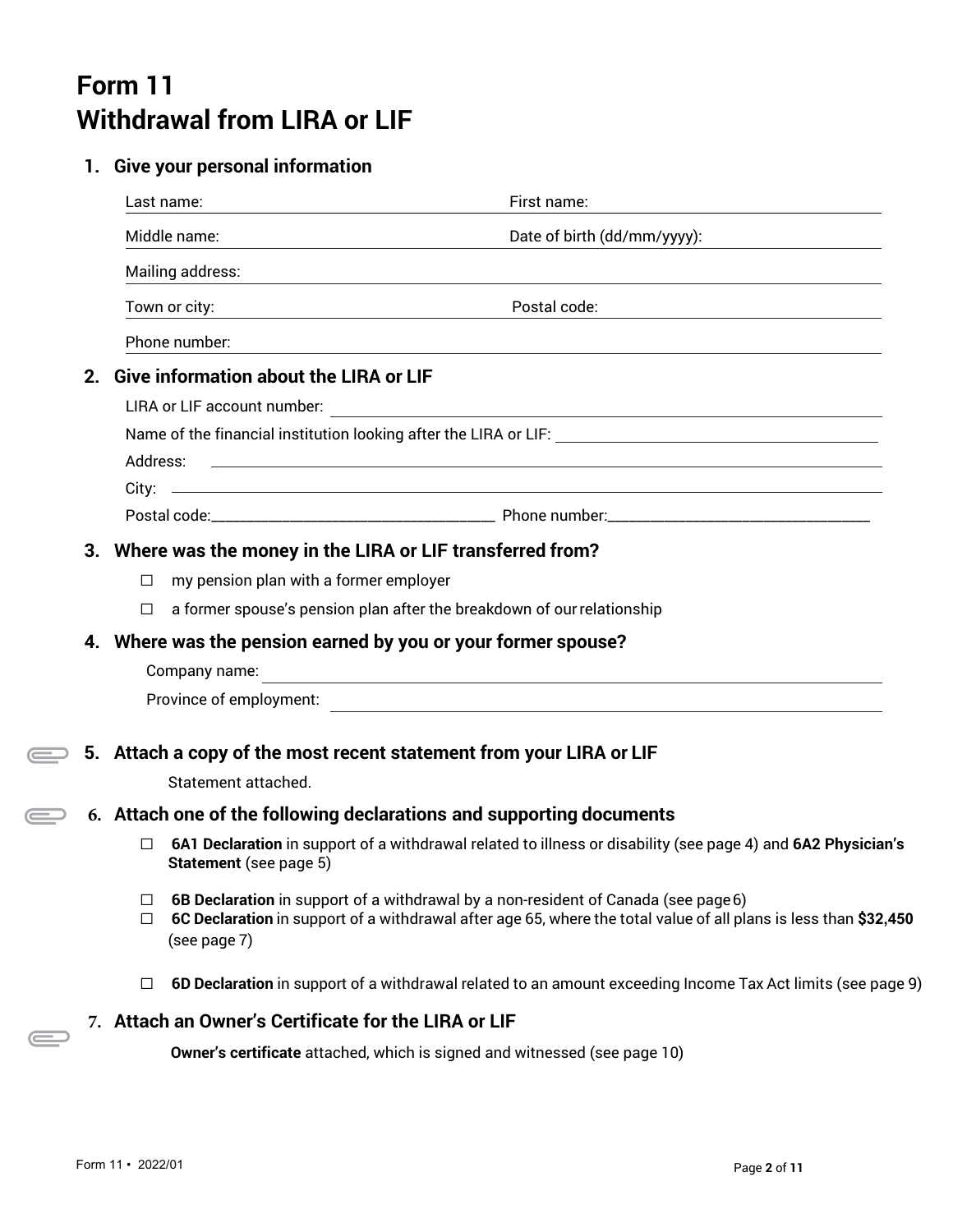# **Form 11 Withdrawal from LIRA or LIF**

**8. Attach a Spouse's Consent to the withdrawal or transfer, if needed Spouse's consent** attached, which is signed and witnessed (see page 11) I have no spouse as defined in the Pension Benefits Act (see our definition of spouse on page 12) Spousal consent is not required because I am completing a **6D Declaration in support of a withdrawal related to an amount exceeding Income Tax Act limits**—an excess amount (see page 9) **If you want to withdraw or transfer money from more than one LIRA or LIF**, you must fill out a separate application form for each account. It is an offence under the Criminal Code for anyone to knowingly make or use a false document with the intent *that it be acted upon as genuine. This form is approved by the Superintendent of Pensions under the Pension Benefits Act.*

### **9. Give this application to the financial institution that looks after your LIRA or LIF.**

**DO NOT** give this application to the Department of Finance and Treasury Board, Pension Regulation Division.

### **Questions? Contact the financial institution that holds your LIRA/LIF account**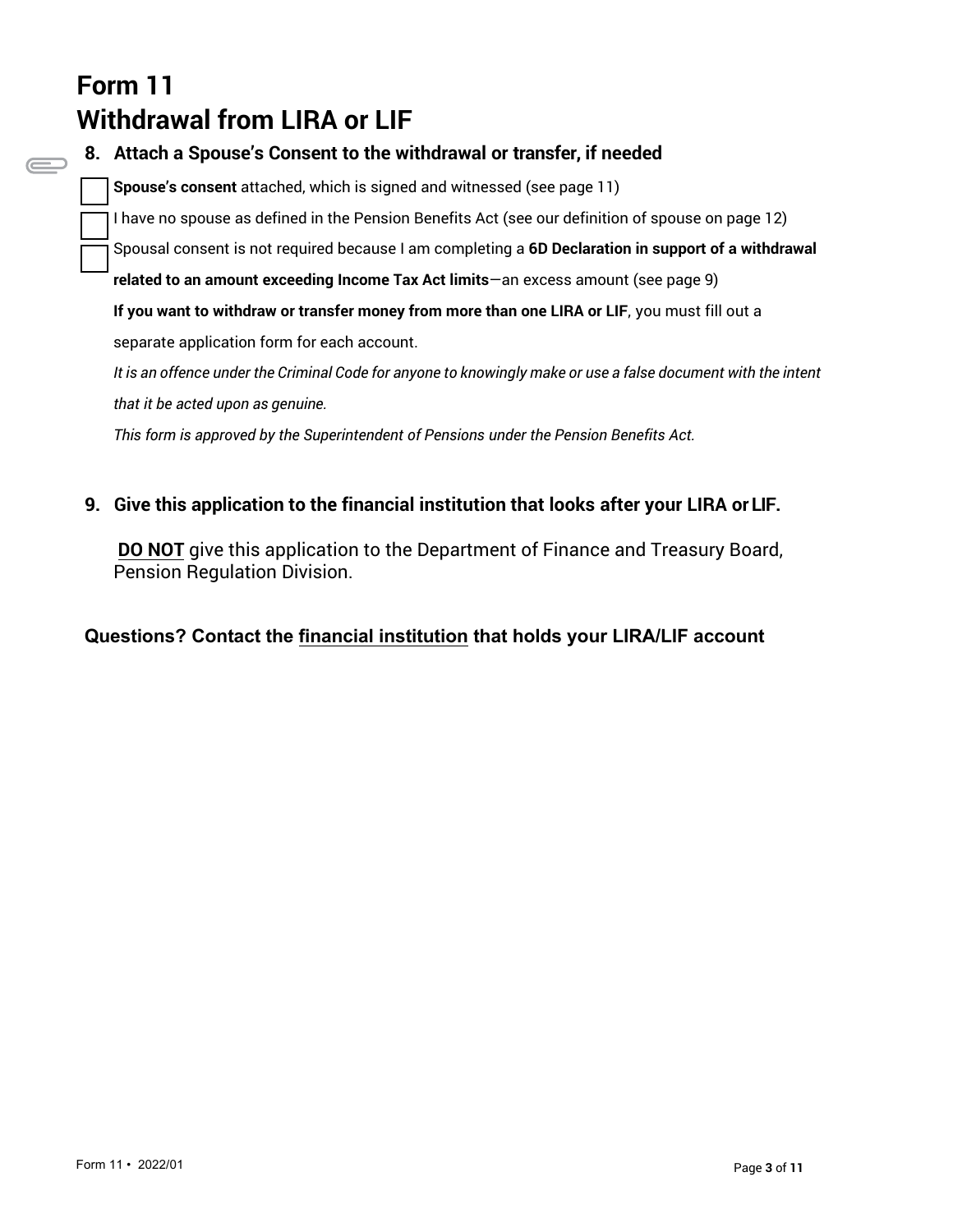# **Form 11- 6A1 Declaration in support of a withdrawal related to illness or disability**

**I declare** that I have an illness or disability that is likely to shorten my life expectancy to less than two years.

#### **Declare the amount you want to withdraw**



### **Attach one of the following from your doctor**

 $\equiv$ 

☐ A **Physician's Statement** signed and completed by your doctor. (see page 5 of this form)

#### ☐ A **letter signed by your doctor** stating:

- that they are a physician licensed to practice medicine in the jurisdiction in which they practice and, if outside of Canada, include their license number and the name of the licensing body for the jurisdiction where they are licensed to practice
- that it is their opinion that you will likely live for less than two years due to your illness or disability.

**Signature of Applicant: Date (yyyy/mm/dd):**

#### **Declaration for Non-Residents of Canada:**

I declare that I reside outside of Canada and that I reside in the same jurisdiction as the physician providing their opinion that I will likely live for less than two years due to my illness or disability.

| Signature<br>of Applicant: | Date (yyyy/mm/dd): |  |
|----------------------------|--------------------|--|

**Time-sensitive material:** This application must be received by the financial institution that looks after the LIRA or LIF within 60 days of signing to be valid.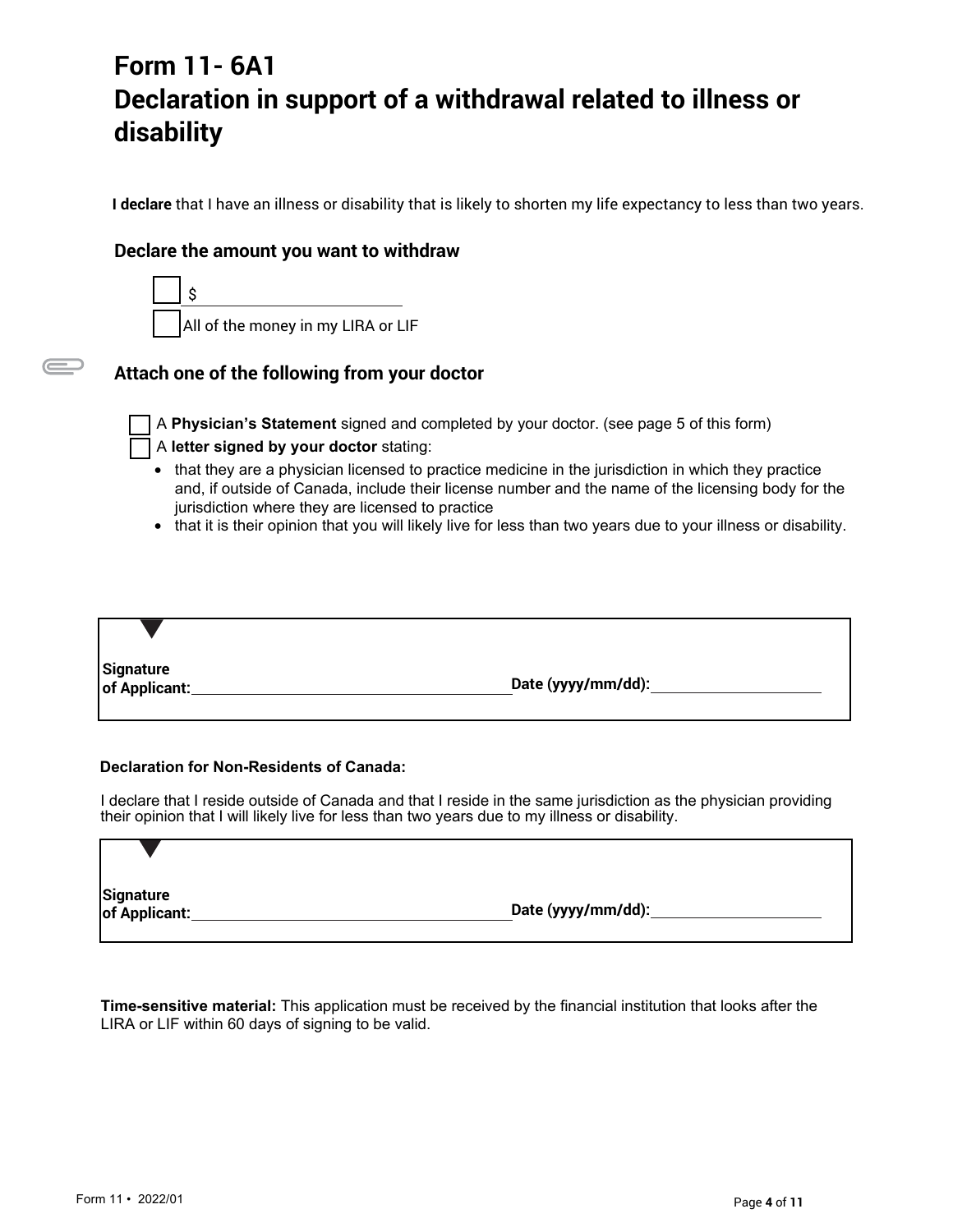# **Form 11- 6A2 Physician's Statement**

### **You may complete this form or give your opinion in another written format, such as a letter.**

#### It must contain the following statements:

- that you are a physician licensed to practice medicine in the jurisdiction in which you practice and, if outside of Canada, include your license number and the name of the licensing body for the jurisdiction where you are licensed to practice.
- that, in your opinion, the owner has an illness or disability that is likely to shorten their life expectancy to less than two years
- include your signature and date

### **Physician's information**

| Last name:   |               |
|--------------|---------------|
| First name:  | Middle name:  |
| Address:     |               |
| Postal code: | Phone number: |

### **Physician's statement**

I am a physician licensed to practice medicine in the jurisdiction in which I practice. In my opinion,

my patient (print the full name of your patient on the below line)

has an illness or disability that is likely to shorten their life expectancy to less than two years.

**Physician's**

**Signature : Date (yyyy/mm/dd):** 

**Time-sensitive material:** This application must be received by the financial institution that looks after the LIRA or LIF within 60 days of signing to be valid.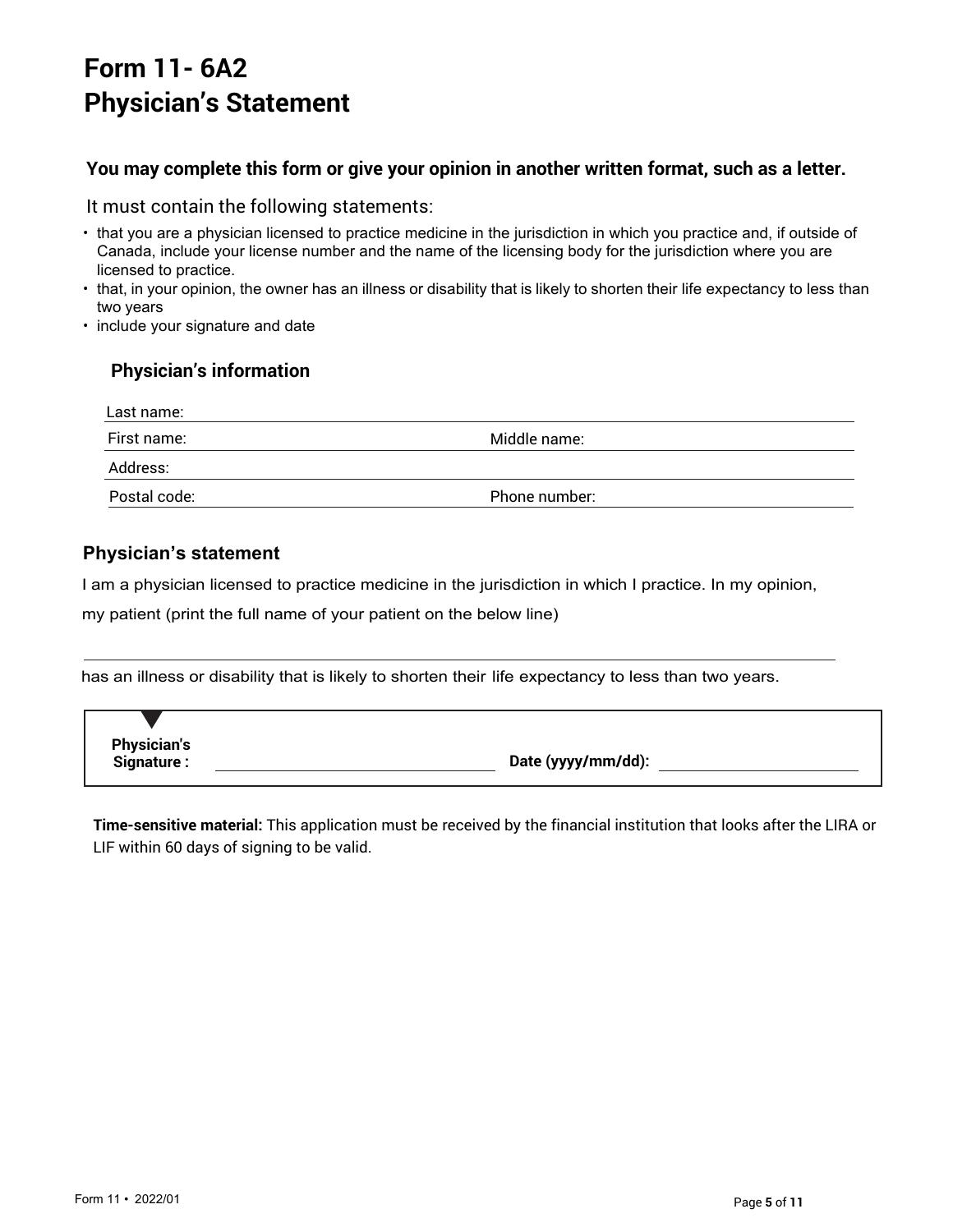# **Form 11- 6B Declaration in support of a withdrawal by a non-resident of Canada**

### I declare that

- . I am a non-resident of Canada under the Income Tax Act.
- . I do not live in Canada and have been out of the country for 24 months.
- · I left Canada on (yyyy/mm/dd):

### Declare the amount you want to withdraw



**Attach a copy of a letter from the Canada Revenue Agency stating that you are a non-resident of Canada under the Income Tax Act.** 

Letter attached.

 $\overline{\phantom{a}}$ 

| <b>Signature of</b><br><b>Applicant:</b> | Date (yyyy/mm/dd): |
|------------------------------------------|--------------------|

**Time-sensitive material:** This application must be received by the financial institution that looks after the LIRA or LIF within 60 days of signing to be valid.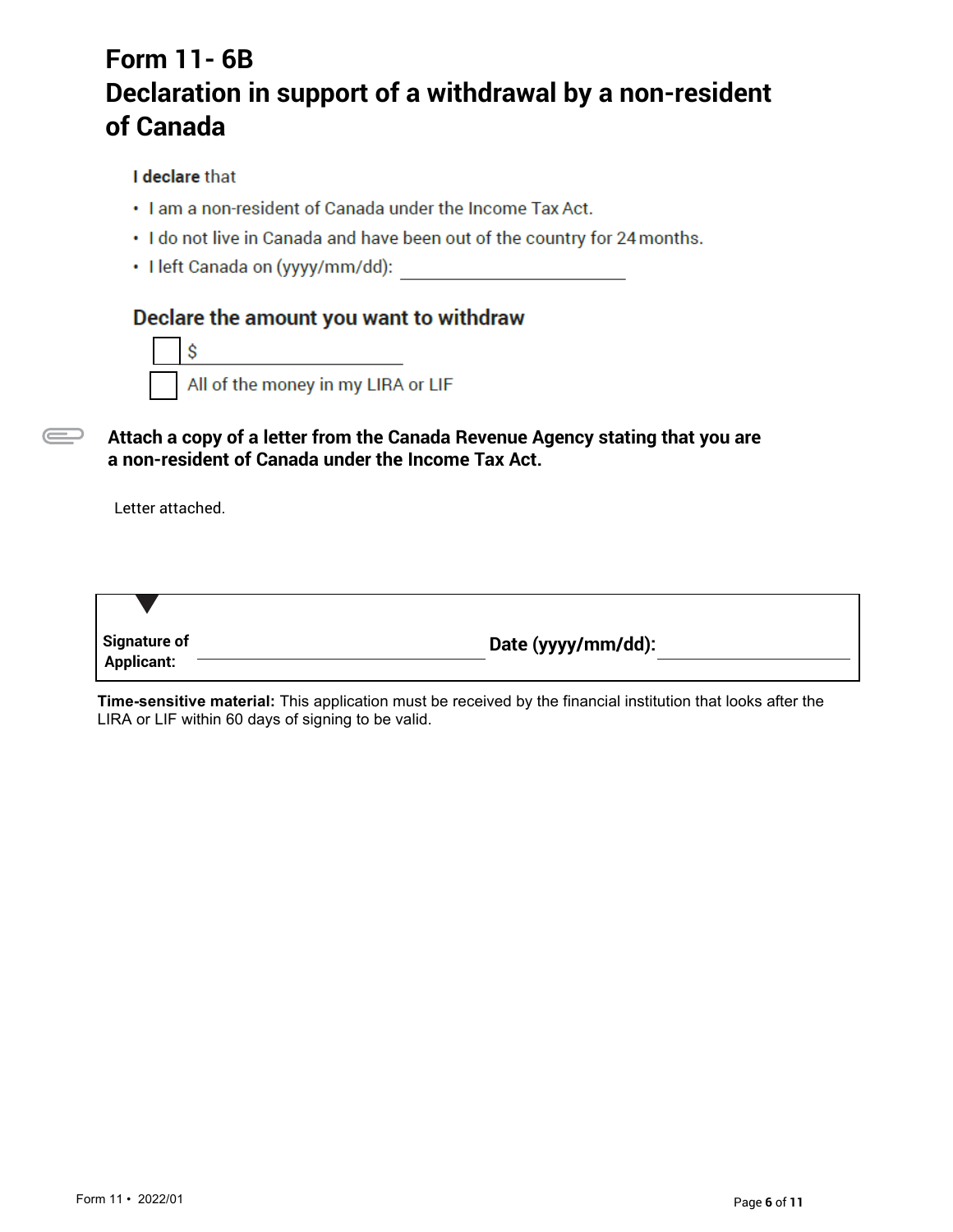# **Form 11- 6C Declaration in support of a withdrawal after age 65, where the total value of all plans is less than \$32,450**

**I declare** that

- I am 65 years or older.
- The total value of all of my LIRAs and LIFs is less than **\$32,450**.
- 

in all of my Nova Scotia LIRAs and LIFs including

the one from which I want to withdraw money.

### **Calculate the total amount of money you have in all of your LIRAs and LIFs**

| <b>Financial institution</b>  | Policy or account # | Date of most | Value of all funds  |
|-------------------------------|---------------------|--------------|---------------------|
| looking after the LIRA or LIF |                     | recent       | held in LIRA or LIF |
|                               |                     | statement    |                     |
|                               |                     | (yyyy/mm/dd) |                     |
|                               |                     |              | S                   |
|                               |                     |              | S                   |
|                               |                     |              | \$                  |
|                               |                     |              | S                   |
|                               |                     |              | \$                  |
| Total                         |                     |              | 0.00<br>S           |

**Note:** All statements recorded on this form must have been issued within the last 12 months.

### **1. Do you want to withdraw money or transfer it to an RRSP or RRIF?**

**Withdraw.** Go to question 2 **or Transfer.** Go to question 3

**2. Declare the amount you want to withdraw**

|                                            | All of the money in my LIRA or LIF |
|--------------------------------------------|------------------------------------|
| 3. Declare the amount you want to transfer |                                    |
|                                            | All of the money in my LIRA or LIF |

### **4. Give information about the RRSP or RRIF into which you want to transfermoney**

| RRSP or RRIF account number:      |               |
|-----------------------------------|---------------|
| Name of the financial institution |               |
| looking after the RRSP or RRIF:   |               |
| Address:                          |               |
| City or Town:                     |               |
| Postal code:                      | Phone number: |

**Note:** Ask your financial institution about transferring identifiable and transferable securities.

| <b>Signature of</b> |                    |
|---------------------|--------------------|
| <b>Applicant:</b>   | Date (yyyy/mm/dd): |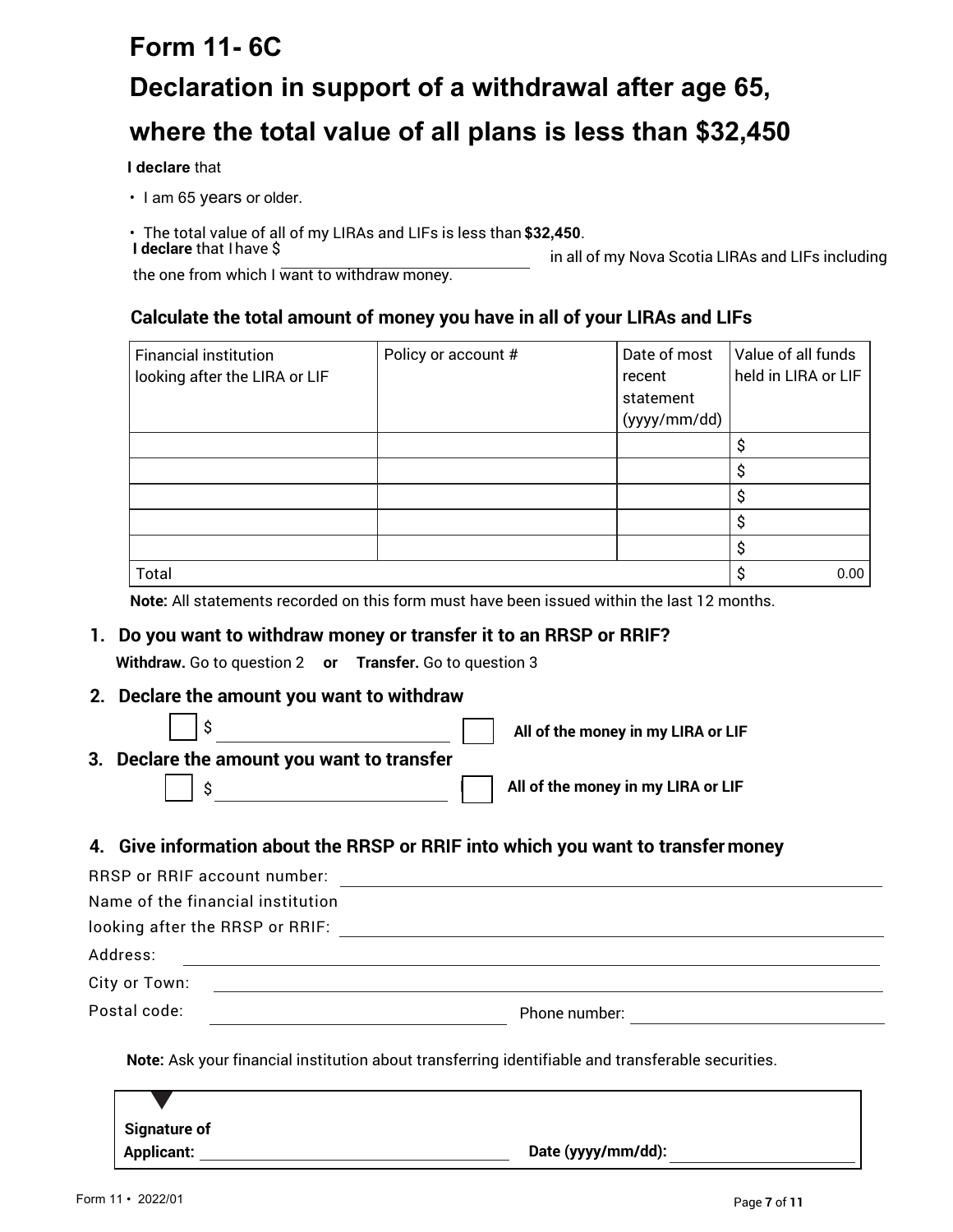# **Form 11 – 6D Declaration in support of a withdrawal related to an amount exceeding Income Tax Act limits**

### **1. Declare the amount you want to withdraw**

\$ , which is less than the maximum allowed.

The maximum allowed.

**Note:** The maximum allowed equals the amount that was transferred from your former pension plan into your LIRA or LIF that exceeded the Income Tax Act limit plus any income you earned on that excess amount. Contact the financial institution that looks after your LIRA or LIF and have them calculate this amount for you.

### **2. Attach a statement that sets out the excess amount that was transferred from your pension plan into your LIRA or LIF.**

Statement from the administrator of my former pension plan attached.

Statement from the Canada Revenue Agency attached.

I declare that I have withdrawn money from my pension plan and that the amount I withdrew exceeded the limit allowed under the Income Tax Act.

**Applicant: Date (yyyy/mm/dd):**

**Time-sensitive material:** This application must be received by the financial institution that looks after the LIRA or LIF within 60 days of signing to be valid.

**Signature of**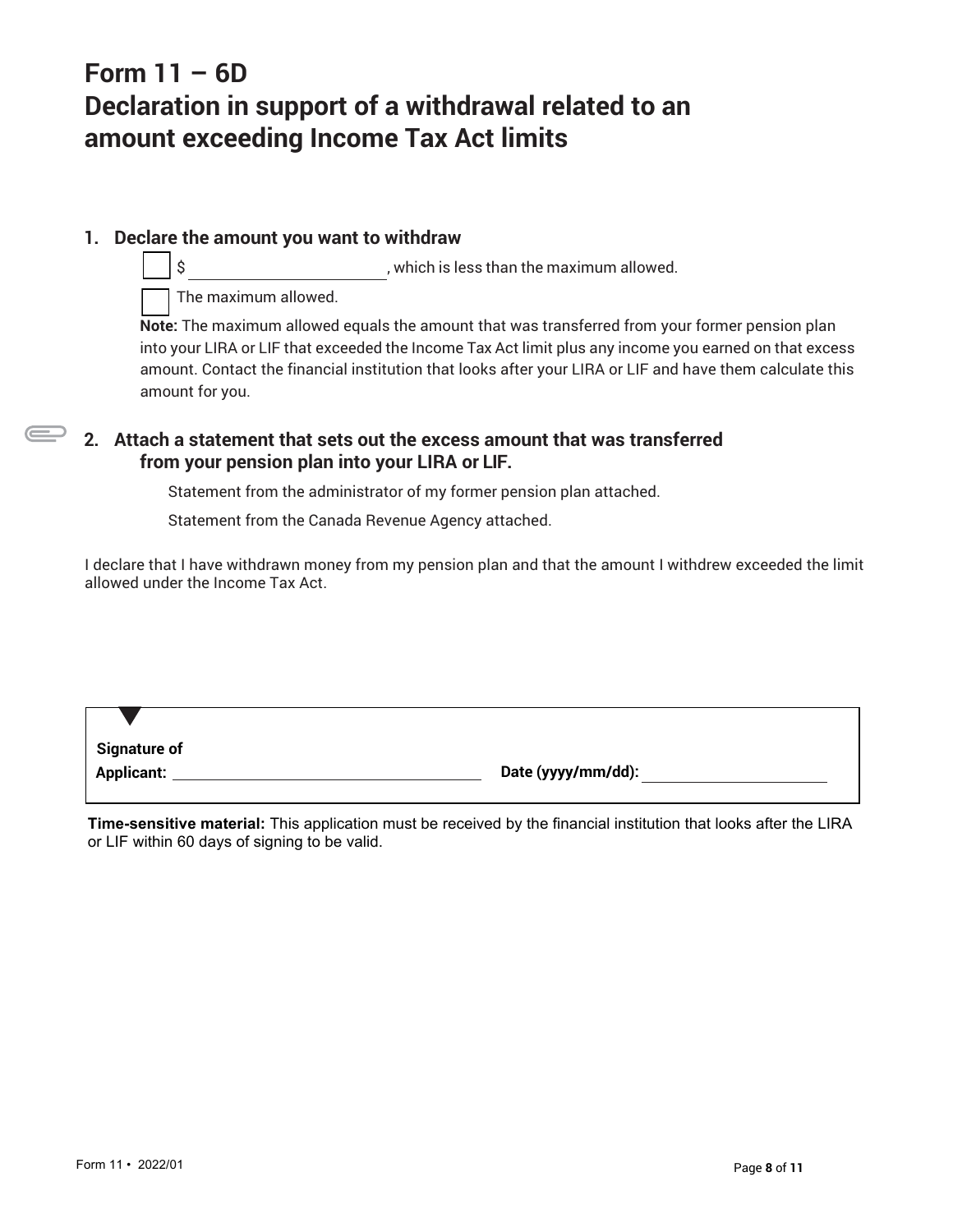### **Form 11-7 Owner's Certificate**

**I certify** that I own the LIRA or LIF named in this application and am applying to withdraw or transfer money from it.

**I certify** that on the date I sign this certificate, the following statement is true: (**Check only one**)

| I do NOT have a spouse. |
|-------------------------|
|                         |

 $\Box$  I have a spouse and have attached my spouse's consent to the withdrawal of money from my LIRA or LIF –Spousal Consent, page 10 of this form.

| I have a spouse, but we do not live together now and do not intend to live together again in the future, |
|----------------------------------------------------------------------------------------------------------|
| and my spouse has given a Form 8 Spousal Waiver of Death Benefit under a LIRA or LIF to my financial     |
| institution in relation to this money.                                                                   |

 $\Box$  I have a spouse, but we do not live together now and do not intend to live together again in the future, and my spouse is not entitled to any part of the money in the LIRA or LIF because of a court order or domestic contract.

 $\Box$  I have a spouse but all the money in my LIRA or LIF was originally earned by my former spouse under his or her pension plan, and I became the owner of that money as a result of the breakdown of our relationship.

**I certify** that all of the information in this application is true, complete, and correct.

**I understand** that, in addition to the amount that I have applied to withdraw or transfer from my LIRA or LIF, applicable taxes will be withheld.

**I understand** that any money withdrawn from my LIRA or LIF will no longer be protected from my creditors.

| <b>Signature of Applicant:</b> | Date (yyyy/mm/dd): |
|--------------------------------|--------------------|
| <b>Signature of witness:</b>   | Date (yyyy/mm/dd): |

This consent must be signed before a witness who must be at least 18 years of age. They must see you sign the form, sign above, date, and complete the *Witness' Information* below immediately after seeing you sign and date this form.

#### **Give information about the witness**

| Last name:       |              |  |
|------------------|--------------|--|
| First name:      | Middle name: |  |
| Mailing address: |              |  |
| Town or city:    | Postal code: |  |
| Phone number:    |              |  |

**Time-sensitive material:** This application must be received by the financial institution that looks after your LIRA or LIF within 60 days of signing to be valid.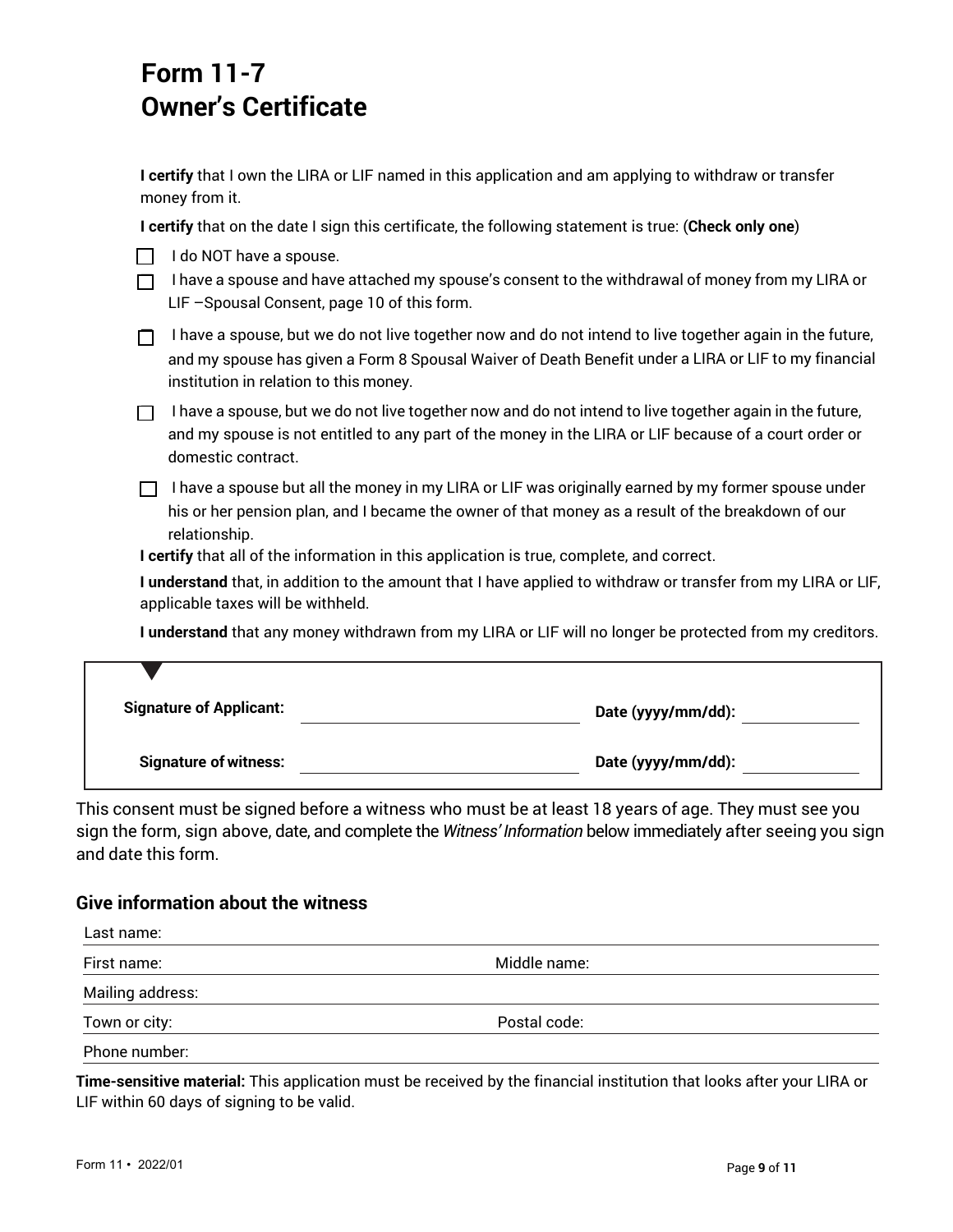# **Form 11 – 8 Spouse's Consent to Withdrawal or Transfer**



**To be completed by the spouse** referred to in the Owner's Certificate portion of this application. Before signing this consent, you should speak to a lawyer about your rights and the legal consequences of signing this consent.

### **Spouse's information**

| Last name:                                                                                             |                                                                                                                                                                                                                                                                                                                                                                                                                                                                                                                                                                                                                                                                                                                                                                                                                                                                                                                   |
|--------------------------------------------------------------------------------------------------------|-------------------------------------------------------------------------------------------------------------------------------------------------------------------------------------------------------------------------------------------------------------------------------------------------------------------------------------------------------------------------------------------------------------------------------------------------------------------------------------------------------------------------------------------------------------------------------------------------------------------------------------------------------------------------------------------------------------------------------------------------------------------------------------------------------------------------------------------------------------------------------------------------------------------|
| First name:                                                                                            | Middle name:                                                                                                                                                                                                                                                                                                                                                                                                                                                                                                                                                                                                                                                                                                                                                                                                                                                                                                      |
| Mailing address:                                                                                       |                                                                                                                                                                                                                                                                                                                                                                                                                                                                                                                                                                                                                                                                                                                                                                                                                                                                                                                   |
| Town or city:                                                                                          | Postal code:                                                                                                                                                                                                                                                                                                                                                                                                                                                                                                                                                                                                                                                                                                                                                                                                                                                                                                      |
| Phone number:                                                                                          |                                                                                                                                                                                                                                                                                                                                                                                                                                                                                                                                                                                                                                                                                                                                                                                                                                                                                                                   |
| Spouse's consent<br>application.<br>application.<br>our relationship breaks down or if the owner dies. | I am the spouse (as defined on page 11 of this form) of the owner of the LIRA or LIF named in this<br>I understand that the owner is applying to withdraw or transfer money from the LIRA or LIF named in this<br>I understand that the owner must have my consent to withdraw or transfer the money from the LIRA or LIF.<br>I understand that I do not have to give my consent-it is my choice to consent or not to consent.<br>I understand that while this money is kept in the LIRA or LIF, I may have a right to a share of this money if<br>I understand that when money is withdrawn or transferred from the LIRA or LIF, I may lose any right that I<br>have to a share of the money that is withdrawn or transferred.<br>I consent to the owner's application to withdraw or transfer money from the LIRA or LIF.<br>I give my consent by signing and dating this consent in the presence of a witness. |
| Signature:                                                                                             | Date (yyyy/mm/dd):                                                                                                                                                                                                                                                                                                                                                                                                                                                                                                                                                                                                                                                                                                                                                                                                                                                                                                |
| <b>Signature of witness:</b>                                                                           | Date (yyyy/mm/dd):<br><b>Other than Spouse</b>                                                                                                                                                                                                                                                                                                                                                                                                                                                                                                                                                                                                                                                                                                                                                                                                                                                                    |

This consent must be signed before a witness who must be at least 18 years of age. They must see you sign the form, sign above, date, and complete the *Witness' Information* below immediately after seeing you sign and date this form. **The witness cannot be your spouse.** 

### **Give information about the witness**

| Last name:       |              |  |
|------------------|--------------|--|
| First name:      | Middle name: |  |
| Mailing address: |              |  |
| Town or city:    | Postal code: |  |
| Phone number:    |              |  |

**Time-sensitive material:** This application must be received by the financial institution that looks after your LIRA or LIF within 60 days of signing to be valid.